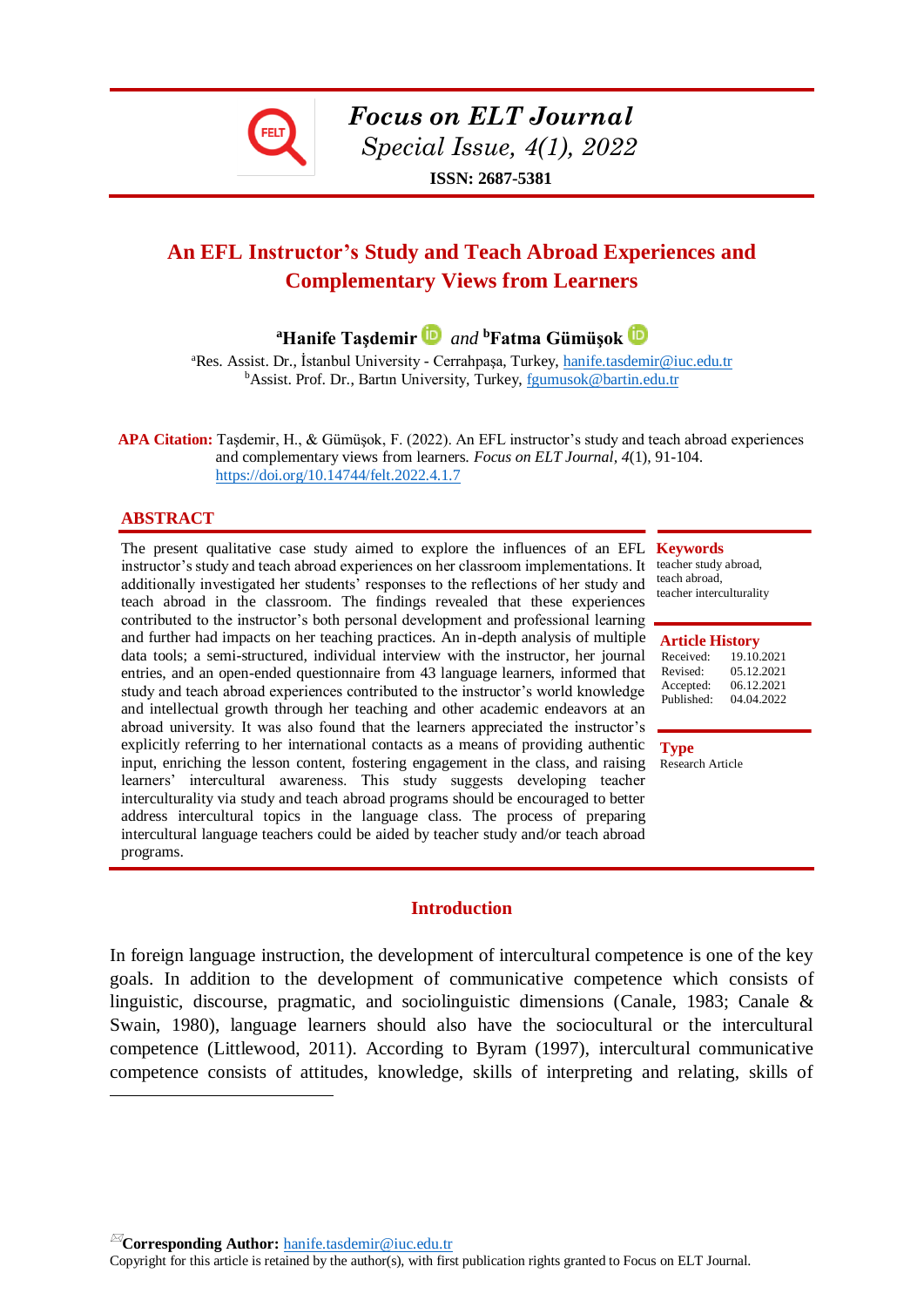discovery and interaction, and critical cultural awareness (pp. 50-63). Deardorff (2010) similarly discusses that intercultural competence is formed by a set of (i) attitudes (e.g., respect, curiosity, openness, discovery), (ii) knowledge (cultural self-awareness, sociolinguistic awareness, culture-specific knowledge), (iii) skills (e.g., observation, analysis, relation), and (iv) internal and external outcomes of developing an ethno-relative perspective and turning intercultural competence into behaviors. When the intercultural component of language classes is examined, not only language learners but also teachers who bring their personal intercultural backgrounds to the classroom as well should be taken into consideration.

In Liddicoat (2011), the intercultural element in language learning and teaching is discussed in relation to three perspectives: cultural orientation, intercultural orientation, and cultural knowledge. Cultural orientation refers to having some knowledge about a specific culture that is viewed from a modernist point (Kramsch, 2009, 2010). It is about the acquisition and accumulation of a certain culture-specific knowledge. On the other hand, intercultural orientation aims at engaging learners with different cultural backgrounds rather than the accumulation of cultural facts so that learners could be more aware of intercultural sensitivity and reconstruct their views on culture, diversity, and interculturality. Cultural knowledge focuses on the ways to interact and communicate with different cultures. Accordingly, the key goals in English as a foreign language (EFL) class regarding intercultural learning arise as "cultural awareness, acceptance of cultural differences, and interest in the specific culture of the language being taught, as well as in intercultural topics in general" (Göbel & Helmke, 2010, p.1572).

Since an intercultural perspective has become prominent in language learning and teaching (Liddicoat, 2011) with the aim "to prepare language learners for meaningful communication outside their own cultural environment and to develop in language learners a sense of themselves as mediators between languages and cultures" (p.837), the intercultural orientations of language teachers also gained more importance. One of the practical implications of the intercultural orientation in language learning and teaching and language teacher education has become sending pre-service and in-service teachers and learners for longterm or short-term study-abroad programs. While there is a need for further research that reveals positive outcomes and sustainable growth in increasing cultural awareness and improvement of language skills after participation in these programs (Gleeson & Tait, 2012; Harbon, 2007; Harvey et al., 2010), teachers' intercultural experiences and contact to English-speaking countries are found to foster learners' intercultural competence (Göbel & Helmke, 2010). Byram (1991) has as well argued that teachers' having intercultural experiences is the prerequisite condition in order to achieve intercultural language teaching. Teachers construct their own personal intercultural perspectives that will allow them to integrate relevant intercultural content into their instruction (Biraimah & Jotia, 2013) after study and teach abroad programs.

#### Teacher study and teach abroad

In their review of the literature on teacher interculturality, Smolcic and Katunich (2017) summarize that there are several program types in terms of teacher study abroad such as (i) stand-alone courses or professional development programs, (ii) international study tours, (iii) overseas student teaching, and (iv) immersion programs and field experience. The synthesis of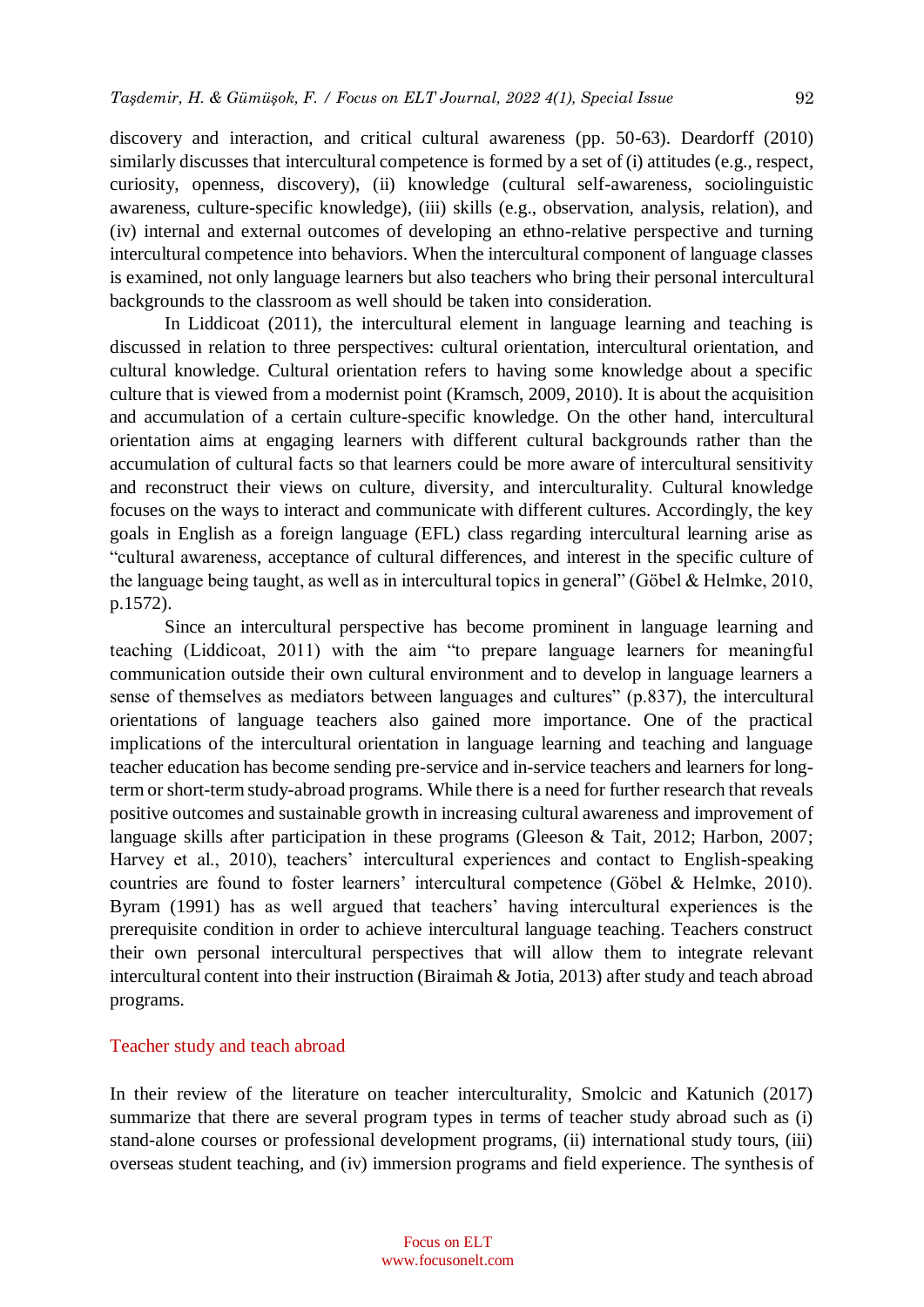reported outcomes in their review reveals that participation in such programs leads to the development of (i) culture-general and culture-specific knowledge, (ii) an awareness of the role of culture in teaching, (iii) cultural self-awareness, (iv) sociopolitical awareness and consciousness, (v) skills and attitudes in cross-cultural interactions, and further contributes to (vi) personal growth. It is concluded that it is "a multifaceted and dynamic endeavor" (p.56) to develop teacher intercultural competence. That is to say, teachers continuously engage with different types and sources of cultural knowledge along with a heightened level of awareness of the self and culture in their individual ways.

The investigation of teachers' teaching abroad experiences is an emerging field of research (Sahling & De Carvalho, 2021) since teachers are getting more internationalized and having experiences to teach in other countries than their own (Moorhouse & Harfitt, 2021). In the related literature, there are research studies that look into the impacts of study abroad programs when teachers and academics return to their classrooms (Jarlais & Stein, 2005; Kruger et al., 2009; Millar, 2006). In this regard, Hamza (2010) examines the role of international experiences of American instructors and suggests that the instructors have experienced personal and professional attitude shifts, seen novel learning styles and learner behaviors in class and broadened their intercultural and global insights. It is suggested that teachers transfer the global perspective to their home contexts to share their international experiences and views on global interconnectedness, which, in turn, creates positive changes in students' learning. Likewise, focusing on the impact of study abroad programs on teachers' content knowledge and professional perspectives, Biraimah and Jotia's (2013) findings suggest that teachers go through personal and professional growth, raising their self-cultural and intercultural awareness. It is argued that these make teachers more effective and develop their teaching methodologies accompanied by their better choices of curricular content that addresses cultural diversity.

Another case study (Göbel & Helmke, 2010) in Germany looks into the connection between EFL teachers' intercultural contacts and their instruction. The teachers with more intercultural contacts are found to integrate cultural topics into their classes in a more explicit manner, focus on topics that allow for cultural comparison and subjective culture, and allow students to build their own ideas and share experiences. Having dual perspectives from preservice teachers from Hong Kong and in-service teachers hosting them during their study abroad in China, Moorhouse and Harfitt (2021) examine the aspects of professional learning during teach abroad and suggest that teachers benefit from exchanging ideas on pedagogical issues, raise their cultural self-awareness, and add to their professional and contextual knowledge. All in all, the literature suggests that teachers should be encouraged to experience more intercultural contacts (Göbel & Helmke, 2010) and participate in international study or teach abroad programs (Moorhouse & Harfitt, 2021).

Yet, there exists a gap in the literature regarding the effects of study and/or teach abroad experiences from teachers' standpoint and how teachers actually transfer their sojourns to their teaching practices and classroom implementations (Gleeson & Tait, 2012; Göbel & Helmke, 2010). The literature on study and/or teach abroad programs mostly focuses on pre-service teachers' experiences rather than in-service teachers' (Biraimah & Jotia, 2013) with a quite scarce longitudinal focus after the completion of these programs (Smolcic & Katunich, 2017). Thus, how teachers and academics- who have worked in a culturally different country than their own- benefit personally and professionally from these experiences and how this is reflected in classroom practice require further investigation (Hamza, 2010). It should be noted that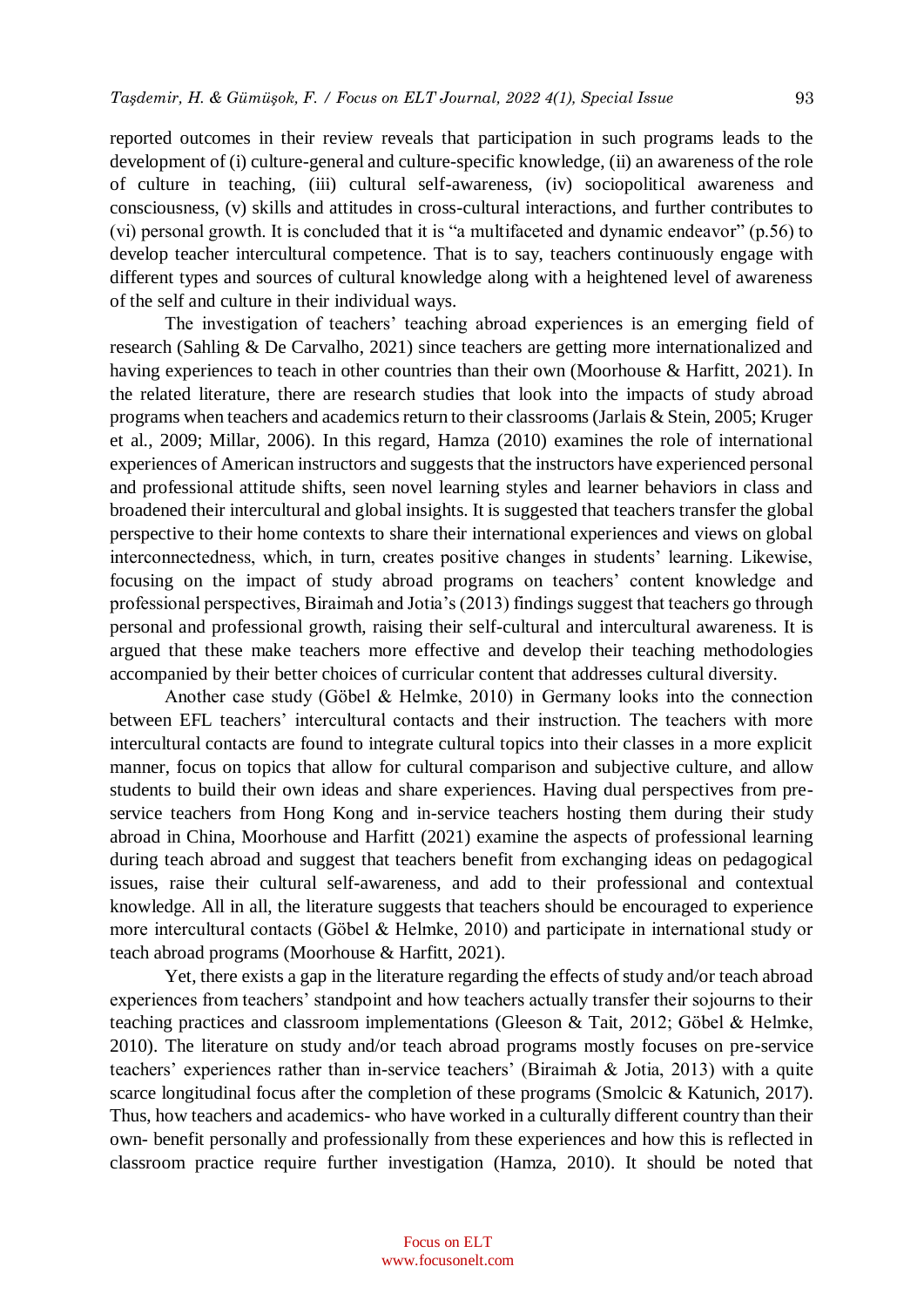preparing "culturally responsive or intercultural teachers" (Smolcic & Katunich, 2017, p.48) is a challenging task to handle.

In line with these, we asked the following research questions:

- In what ways do study and teach abroad experiences influence an EFL instructor's teaching?
- In what ways do study and teach abroad experiences influence the students' perceptions on and experiences in language learning?

## **Methodology**

The current study employed a qualitative case study method (Creswell, 2013). The influences of study and teach abroad experiences of an EFL instructor on her teaching and the students' perceptions and views regarding language learning are examined through instrumental (Stake, 1995) and exploratory (Yin, 2009) case approaches. Since such a qualitative orientation necessitates an interpretive and a naturalistic perspective acknowledging the multiplicity of reality (Denzin & Lincoln, 2008), multiple data collection tools and sources were consulted for an intensive bottom-up analysis of the case.

#### Context and participants

This study was carried out at the Civil Aviation and Cabin Services (CACS) Program of a private university in Turkey in 2015. The students who successfully graduated from the program were to be recruited at a local or foreign airline company as cabin crew personnel. As speaking English would be an urgent and required skill in the aviation industry they were to enter, the students had to take mandatory and elective English language courses as a fundamental part of their curriculum and these courses were stated to teach language skills in an integrated manner. Furthermore, there was a specific emphasis on English speaking skills to raise globally competent speakers of the language. In this regard, 43 freshmen-year students who were enrolled in the mandatory ENG111 course of ten class hours per week and their instructor, Ela, were asked to share their views and experiences on the ways the instructor's participation in an exchange program influenced her teaching and the students' perceptions of language learning.

The participants were decided on the purposeful sampling strategy (Creswell, 2013) and their participation was on a voluntary basis. The students were a mixed-gendered group of ages ranging between 18 and 22. The proficiency level of the participants was acknowledged to be A2 according to the Oxford Quick Placement Test (Version 1) and the institution's own exams. At the time of the data collection, the instructor, Ela, had been teaching English for two years and she was a former Fulbright Foreign Language Teaching Assistant Program grantee teaching Turkish for one year and taking non-degree courses at a southern U.S. university. The data was collected during the semester she started teaching English again at the CACS program. She had a BA in English Language Teaching and was in her first year of her MA in the same field. She did not have any prior living abroad experiences when she went to the U.S. for her study and teach abroad.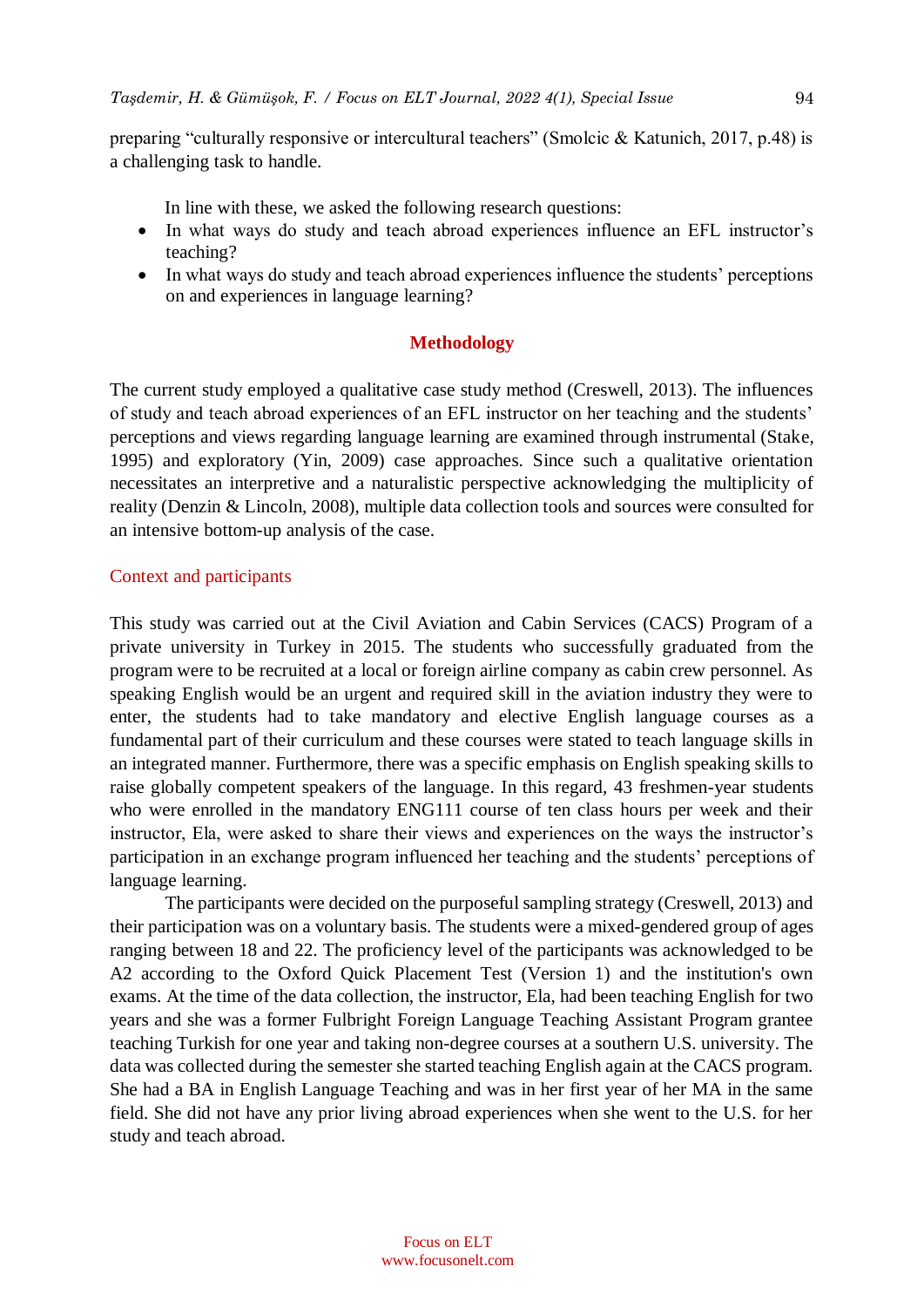#### Data collection

The data were collected through teaching journals and a semi-structured interview with the instructor and open-ended questionnaires from the students (see Appendix A). At the beginning of the semester, the instructor was asked to keep a teaching journal and take notes of instances in which she related the content of the lesson to her previous abroad experiences. The journal included the cultural contents she elaborated on, related language foci, immediate student feedback upon her sharing, and her comments. She registered five journal entries in total in English.

At the end of the semester, the researchers carried out a face-to-face semi-structured interview with the instructor. It lasted nearly 45 minutes. The interview entailed questions about her educational background, the process of going abroad, her educational take-outs of abroad experience and its influence on her teaching, professional development, personal growth, and her opinions about students' attitudes toward her sharing abroad experiences in teaching. The interview was conducted in English and audio recorded.

In order to explore language learners' perceptions on their instructor's utilizing her abroad experiences in teaching, an open-ended questionnaire was administered. Since they were learners at the A2 level, the questionnaire was designed in Turkish in this way the language was not a barrier for them to express their thoughts. The questionnaire and the responses were collaboratively translated and reviewed by both researchers. The learner participants completed the questionnaire through an online platform (Survey Monkey), to which only the researchers had access. The participants had two weeks to respond to the questions.

#### Data analysis

The analysis process started with the transcription of the interview. As Brinkmann (2013) states, the very act of transcribing is a part of qualitative data analysis. The researchers verbatim transcribed the audio-recorded interview, collated all the data sources (interview transcript, journal entries, and open-ended questionnaire responses) and composed a case study database (Yin, 2018). They utilized thematic content analysis (Patton, 2015) to reach a conclusion from the data. They assigned descriptive codes to all data sources, combined similar codes to reach categories and themes inductively (Saldaña, 2013). In order to ensure credibility of data analysis, the researchers coded and analyzed all sources separately. Then, they discussed the emergent codes and categories and reached an agreement. Additionally, they utilized member checks in order to remove any misinterpretations generated from the data (Maxwell, 2013). They sent their interpretation of the interview to the instructor and received confirmation on its accuracy. All the participants gave their consent at the beginning of the study, and the instructor and students were assigned a pseudonym and numbers so as to ensure their confidentiality.

#### **Findings**

In order to answer the first research question "In what ways do the study and teach abroad experiences influence an EFL instructor's teaching?", the data coming from the interview and the teacher journal were analyzed. As the instructor stated in the interview, her personal development and professional learning out of one-year long study and teach abroad experience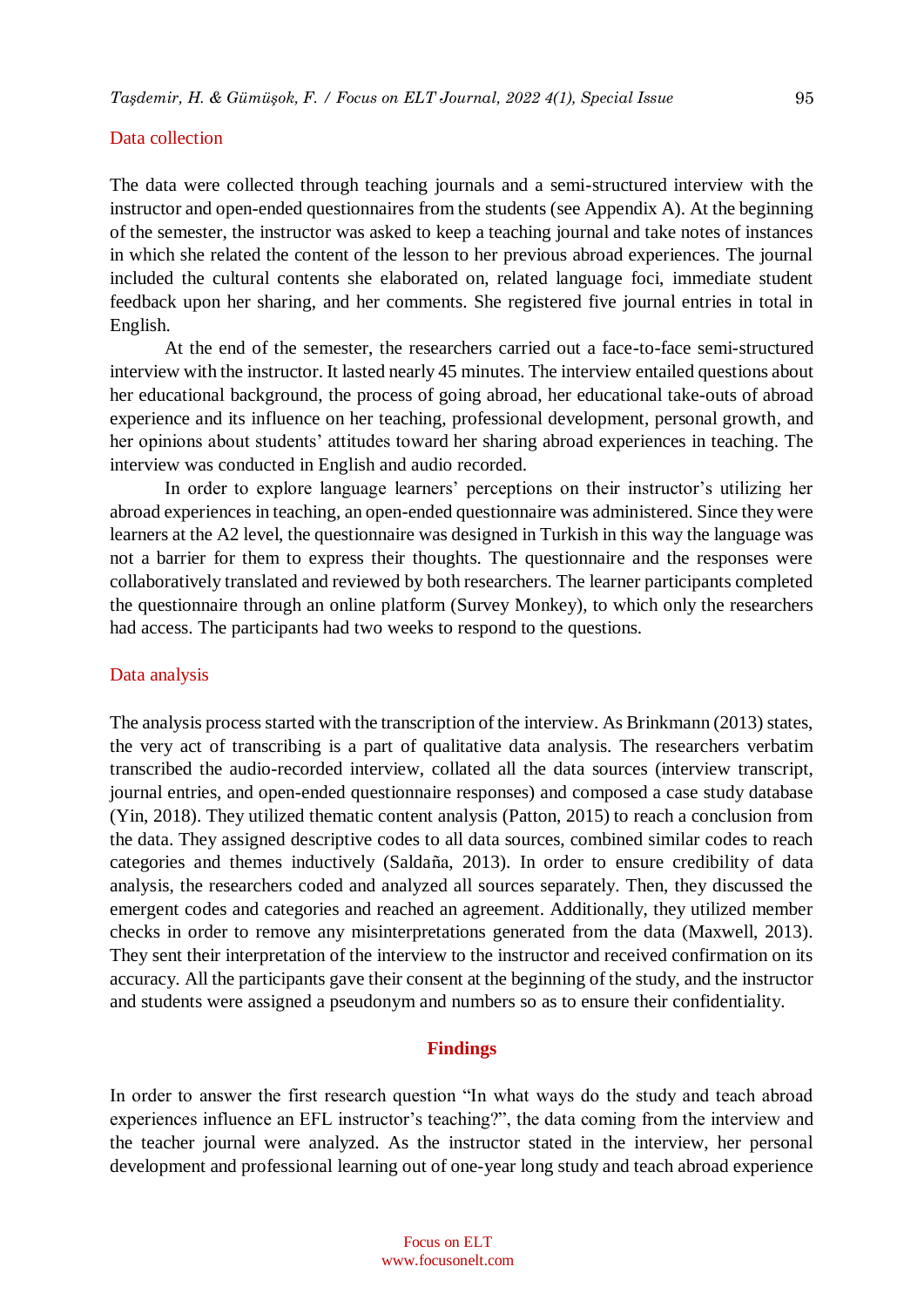should be expressed firstly since the combination of personal and professional gains constituted the foundations of her classroom teaching in relation to international experiences.

#### Personal development and professional learning

The instructor data from the interview and the journal entries illustrated elements of her enhanced world knowledge, intellectual growth and international networking which all contributed to her intercultural competence. The study and teach abroad experiences were further found to be conducive to the instructor's professional learning through her classroom teaching and academic endeavors.

In addition to overcoming personal challenges about living in a dorm "That was the first time that I stayed in a dorm" and surviving the US food "The US diet was not for me, that was quite challenging both to observe my health and eating routines", she mainly talked about the expansion of her world knowledge and intellectual growth thanks to meeting people from different parts of the world. Via making friends from different cultures with different backgrounds, she expanded her intercultural knowledge: "I had a close Chinese friend, she told me about their cuisine when we celebrated Chinese New Year" and "I had an Indian American friend. She was thinking about changing her major Philosophy from accounting. When we had meals together, we were chatting even about abstract issues like how philosophy makes us think this way or that way". Additively, she put particular emphasis on her improved communication skills in English; inclusive of attentive and sympathetic listening and oral debating skills: "I had an Armenian friend who had a great knowledge in history. At the end of the year, both he and I learned a lot from each other on, say, wars, its long-lasting impacts on nations etc.". She also added that despite diversity among her newly formed relationships, she was able to focus on similar points that enabled her to feel belonged, united:

I had two friends from Israel, one of them is a really close friend of mine. One of them was an atheist and we used to discuss women rights in Christianity, Islam and Judaism. She knew a lot about those and other faiths. The three of us met a lot. Actually, it was feminism keeping us together.

Building on her knowledge and skills in ELT from her student-teacher learning and experiences as a novice teacher, the participant narrated that her professional development as a language instructor was informed by 1) her classroom experience of teaching Turkish to American university students, and 2) webinars and courses she took. The participant expressed that she became knowledgeable about the educational system in the U.S. as she had the opportunity both to present and listen to sessions in one of her classes: "In our Education in America class, toward the end of the semester, each week one of us introduced some level or subject education, the educational system either of the U.S. or another country" adding "I was both a student and a teacher on the campus that made me experience how that schooling system worked".

As for her professional gains out of webinars and graduate courses she attended, she paid attention to her developed theoretical knowledge in applied linguistics and communication studies. She stated that she learned more about brain-based language teaching, endangered languages, and she attended a webinar on teaching Spanish as a second language. In addition, she participated in seminars in teaching language in a meaningful context: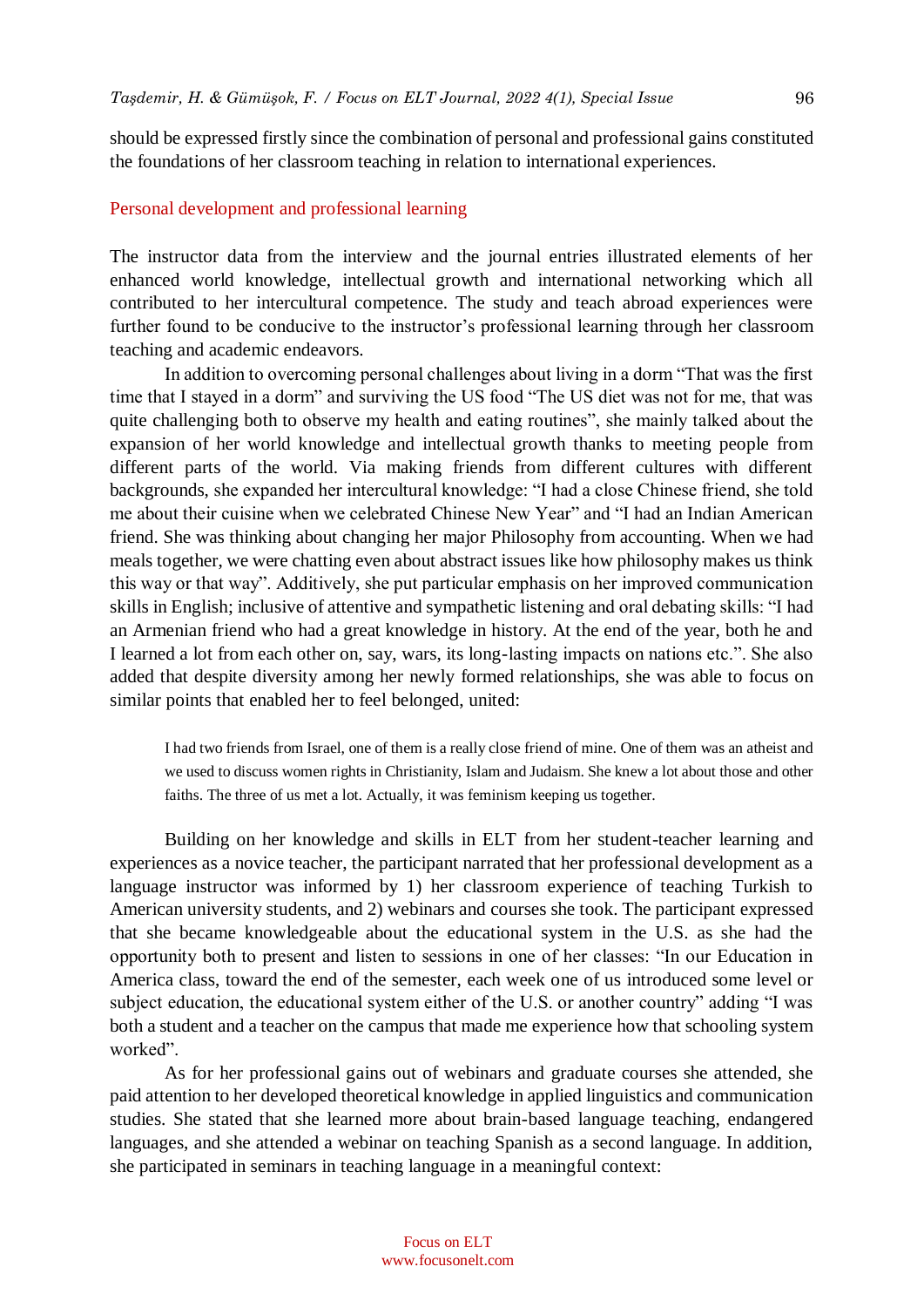One of them was entitled as using the target language in a meaningful context, they were about inputinteraction - output model, successful implementation of 5C's in our teaching paradigm like how to make it more concrete, 5C's are communication, culture, connection, communities and comparisons and how they should organically come together in the language class.

She further reflected on her improved technological skills. She shared her knowledge through her blog as well: "I designed web pages, created my digital portfolio, shared web tools on my blog, this is something that I learned in one of my classes, Instructional Technology". As she clearly underlined, all these educational endeavors paid off in the end for her development as an instructor: "As a teacher I feel more confident both from the aspect of teaching … and speaking the target language and understanding it. I now have more intuition about the daily language".

#### Study and teach abroad experiences in the classroom

Combining all these perspectives into her own language teaching expertise, the instructor claimed that her experiences abroad affected her classroom practices mainly at two levels: 1) providing authentic language use and so decreasing speaking anxiety, and 2) motivating and engaging students to learn the language and the target culture. The instructor journal data also supported the participant's teaching practice enhanced with study abroad experiences.

#### Providing authentic language use; consequently, decreasing speaking anxiety

The instructor underscored her improved skill of providing authentic language use in the classroom as a result of her international experiences. By referring to her learning from one of the seminars she attended abroad, she began to attach a great amount of significance to making use of and teaching authentic language use in her classes: "use the target language at every moment possible- That's something that I do this year, the more we use the language the more we respect it, that's why we should prioritize using it in any case". She believed that such authentic expressions enabled students to speak more confidently and fluently and overcoming their speaking anxiety which was very observable at the beginning of the academic year:

When students want to learn more about something, I could easily give examples ... what would an American say in such a situation… express they're surprised. I think this makes students feel more confident while they're speaking because they know that these are the real sentences that someone would use in the target language context. They feel more fluent when speaking English with those structures because they keep them as frozen expressions in their mind. They were mostly anxious in the beginning.

The entries in the journal also attested the instructor's emphasis on teaching authentic language use. She related teaching formulaic expressions to authenticity by noting down "how an American would react":

Teaching Journal- Entry 5: In fact, useful expressions for daily life are not specific to one situation. Whenever I feel the need, I give examples how an American would react in such and such situations. Generally, this need is inferred from the utterances of students. Some examples would be "it depends /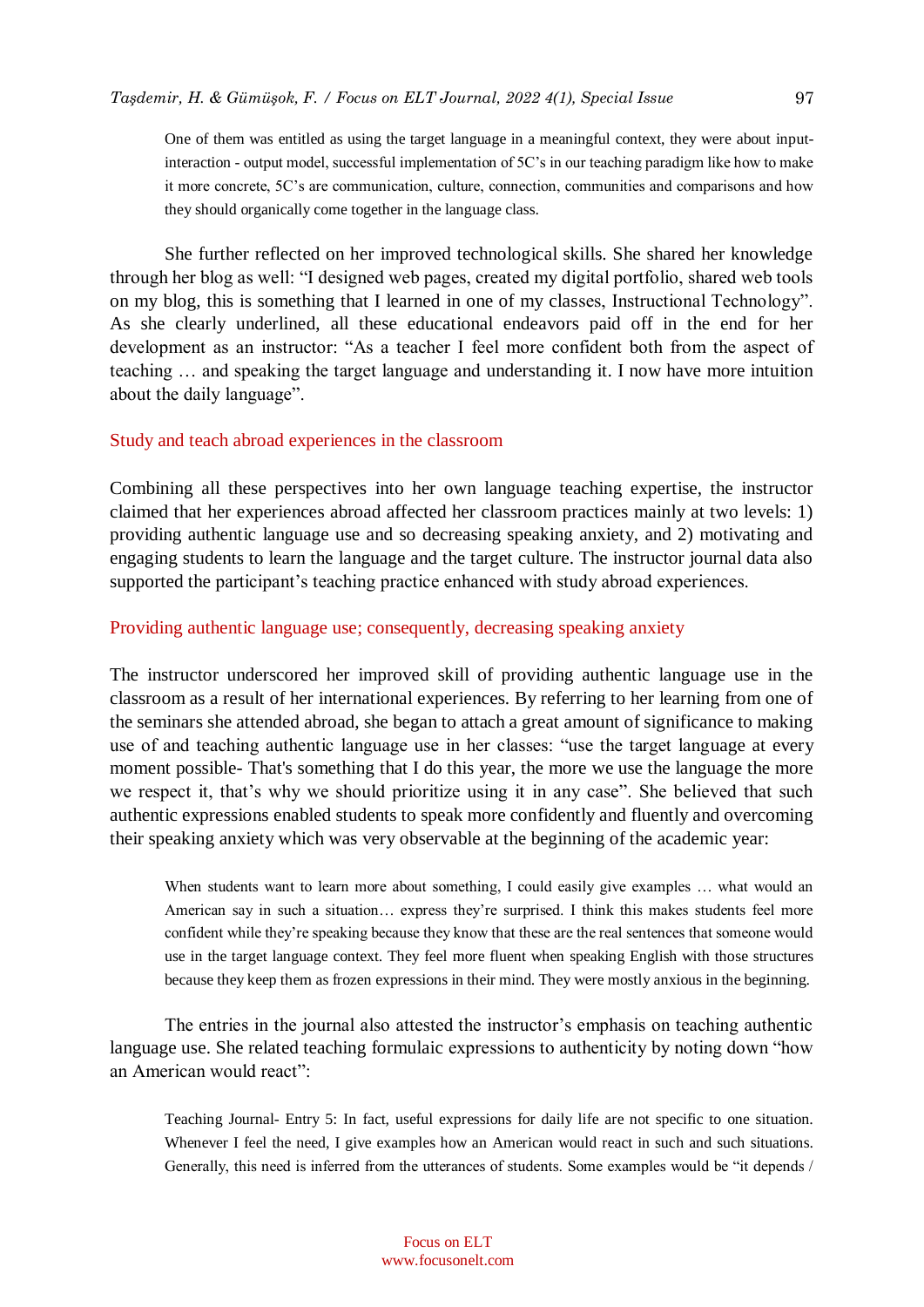my apologies / literally / my bad / FYI / … rocks / ASAP". They felt it would be easier to speak fluently if they knew some phrases.

#### As a means of motivating and engaging students

The instructor emphasized that she tried hard to motivate students to learn not only the language itself but also the culture: "They have to know about the culture and use English in that manner while talking to any international person". Her abroad experiences seemed to serve this purpose. For instance, the entries about Cool Technology and Celebrations (e.g., Bonfire Night, New Year's Eve, Thanksgiving) displayed that the instructor enriched her teaching with her personal photos taken in the USA and lived experiences with her international friends, which contributed to increasing student engagement with the content, culture and language. For instance, in one of the entries, the teacher noted down that the students found her personal experiencesintegrated language teaching amazing and entertaining:

Teaching Journal- Entry 1: I showed the photos of MIT buildings and the famous MIT sign. Later, I continued with giving some facts through a real photo at the school. Other notable universities like Harvard, Princeton and Stanford University were also discussed through some photos from my personal experience. The students seemed engaged. They liked seeing the famous statue at Harvard and the Harvard Square and hearing about the urban myth related. They learned about those prestigious schools.

As for the celebration-themed course, the entry indicated she also shared her personal experiences with her international friends. She stated that that the students listened to her attentively and this increased student involvement in the lesson:

Teaching Journal- Entry 3: I asked the dates of Thanksgiving and New Year's Eve and whether they are celebrated in Turkey or not. Then I told what type of food is prepared for Thanksgiving meals and how important it is to have dinner with the family members. Then I moved on to New Year's Eve, and I was told that it is a big deal to spend New Year's at Times Square. I talked about "Ball Drop" and the internationality of the Square at New Year's Eve. I also mentioned my adventurous NYC New Year's Eve experiences with my Indian, Pakistani or Far Easterner friends. Students wanted to celebrate New Year's Eve in NYC one day.

The data coming from EFL learners to answer the second research question "In what ways do the study and teach abroad experiences influence the students' perceptions on and experiences in language learning?" also affirmed the realization of their instructor's international experiences as a valuable input in the form of 1) an authentic daily language provider and 2) a native-like pronunciation example. Student responses further supported that the personal experience-incorporated language teaching motivated students and enabled them to get a better understanding of the target language.

In line with the instructor data, the students believed that the instructor's experiences abroad facilitated their learning of daily language use in American English. By linking the instructor's international experiences with native speaker usage, they expressed their appreciation. For instance, ST13 claimed that the instructor's talking about her own international experiences provided contextual cues for her to recall the language structure: "For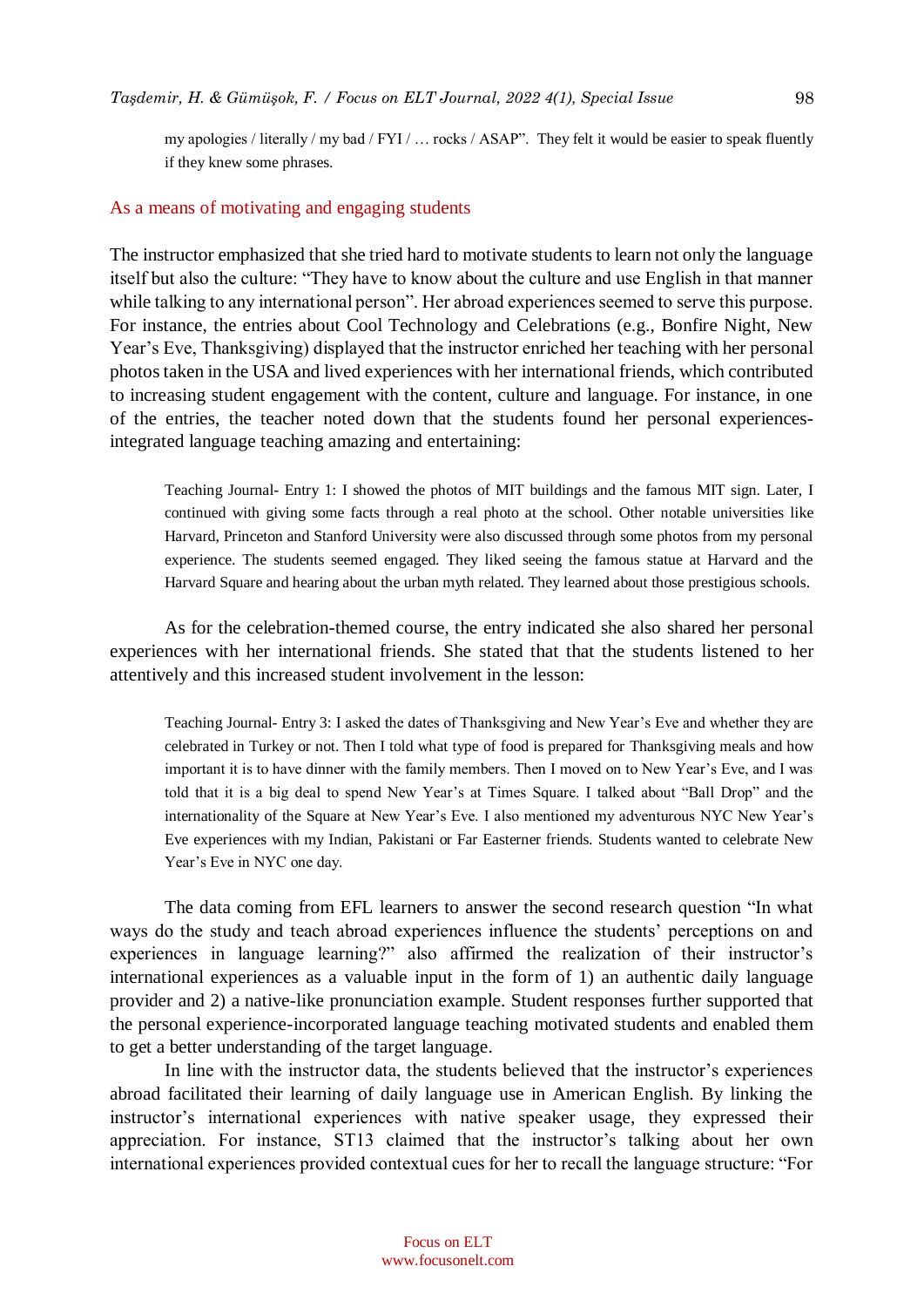instance, she gives an example of her experiences abroad, and this helps me remember it. We are learning daily English rather than fixed structures. For example, I started to say, 'Are you kidding me?' a lot". Similarly, ST32 drew attention to the fact that the instructor offered daily language structure based on her work-abroad experiences, which enhanced the course-book learning: "The instructor's sharing her experiences with us is very useful for us, learning authentic language use… for instance I have learned the phrase 'book a seat' through her narration although it isn't in our coursebook". Likewise, ST38 listed the phrases he learned through the instructor's experience-sharing: "There are lots of phrases we don't know and thanks to her we have a chance to use them like *take note, be mad at someone, make a mess*".

What is not present in the instructor data but frequently raised in the student responses was the instructor's exemplifying native-like pronunciation. Nearly all of the students appreciated their instructor's pronunciation by taking her as a role-model. ST31 stated that she became familiar with native speaker pronunciation thanks to the instructor whom she called "having a native speaker teacher accent": "Since she lived abroad, she has a native speaker teacher accent. This helps us get used to native like pronunciation". ST37 emphasized that since the instructor experienced accent and language use in the target culture country, she helped them have a better understanding of how the language is used: "She learned the accent, how English is used by experiencing it herself in the USA, which was very useful as she enabled us to understand the language use better". ST9 expressed that the instructor' study-abroad experiences were useful in terms of trying to pronounce words like her: "Her experiences in the USA were very useful in terms of speaking. She has great pronunciation, and we are trying hard to pronounce the words as she does".

The second highly articulated influence of the instructor's international experience in the language classroom was its motivational power. The students found the instructor's sharing as quite inspirational and engaging. For example, ST14 stated that he found the instructor narration more effective than coursebook learning "It draws our attention to the lesson when we are distracted. I personally think that it is more effective to listen to her personal experiences in the USA than to read something in the book". Besides, these narrations are not only engaging students in the lesson but also arousing interest and motivation to visit different countries: "When we are exhausted at the end of the lesson, listening to Teacher Ela's experiences in the USA energizes us as well as aspires us to see that culture, visit those places" (ST14); "As a class we love her sharing, it motivates us towards the language and going abroad" (ST16). As one of the students also raised, these experiences were also professionally related to the students as they would work as cabin crew personnel: "The instructor showed some photos she took in the Niagara Falls. It is really nice to visit those places, I also would love to. It further motivated me to become a flight attendant and visit that place".

In this relation, the instructor's experiences also functioned as a means of getting a better understanding of the target culture from the students' perspectives. As their responses demonstrated, the instructor's international experiences contributed to their intercultural knowledge and raised awareness on cultural diversity. The emphasis on cultural variation focuses not only on materialistic culture as food or cloth but also on non-materialistic culture as interaction, dialogue patterns or giving direction: "She helps us learn about different cuisines from different countries. She helps us realize the differences about dialogues, human relations and interaction between different countries" (ST31), "Unless you live within the target culture, you cannot understand even the simplest joke. So, it is quite helpful of her who personally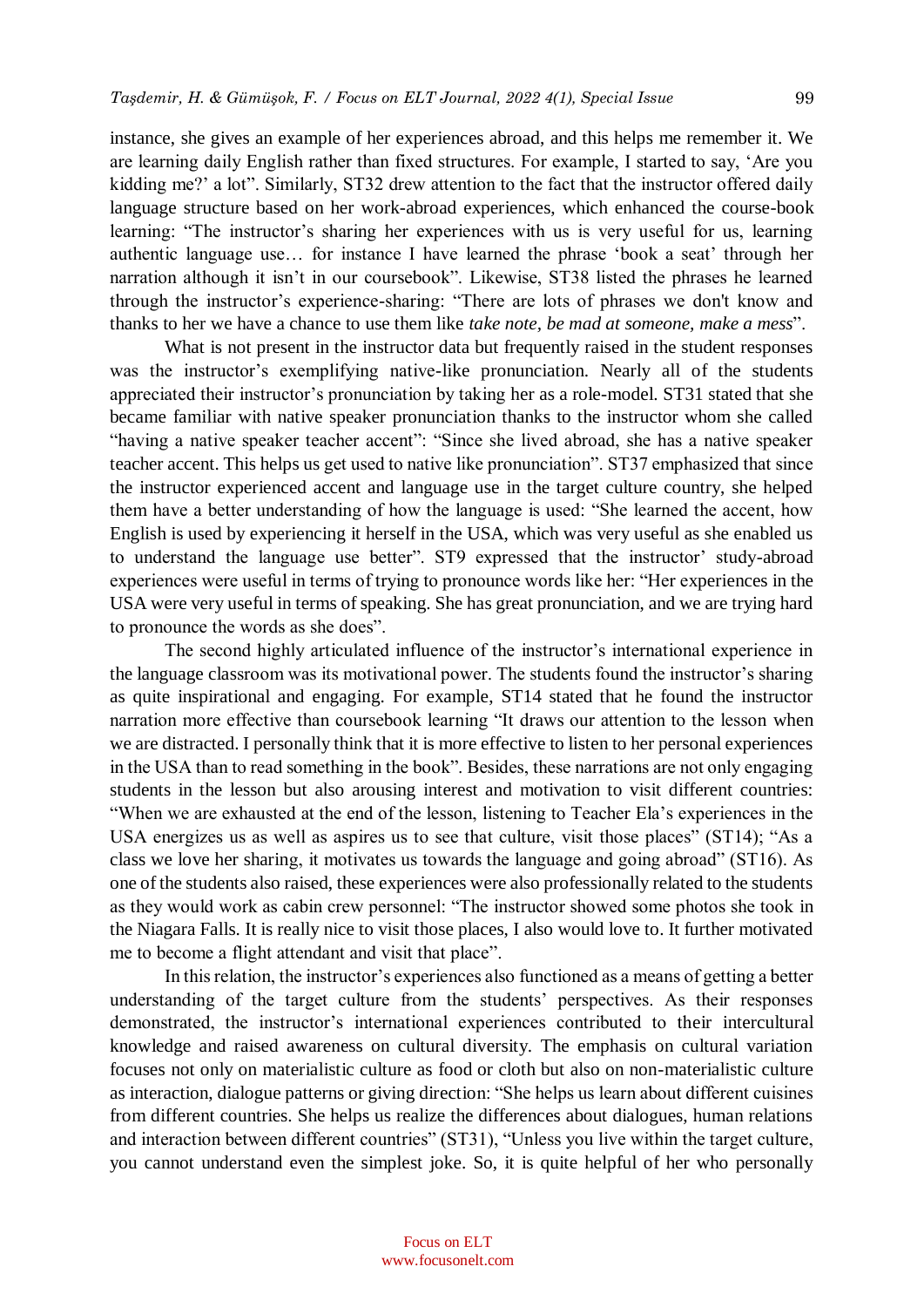experienced another culture to inform us" (ST11), and "we learnt what they preferred to eat, to watch, to laugh at, what they like or how different they are even while giving directions" (ST9).

#### **Discussion and Conclusion**

Using an interpretive analysis, we found that teacher study and teach abroad overall represented a positive experience. It was argued to contribute to the instructor's personal development and professional learning and have direct influences on classroom implementations. The instructor's connecting her personal growth to her professional development in study and teach abroad could signify the multiplicity and dynamic nature of making sense of intercultural experiences. Her statements were quite similar to the academic participants' post-reflections on their work-abroad in Hamza (2010). Similarly, they emphasized the interconnected nature of personal and professional improvement in international experiences. From the instructor data, it could be seen that expansion in her intercultural knowledge was accompanied by her intellectual growth in the forms of debating some religious, national and philosophical issues with her international friends. The development in her advanced mental thinking and globally informed point of view were consequences of her daily interaction, communication (i.e., discussing philosophy over meal). This is in line with the assertion that global experience facilitates intellectual stimulation (Mossberg, 1990 as cited in Hamza, 2010).

The reflection of intercultural experiences in classroom teaching was expressed in four distinct ways: 1) motivating and engaging students, 2) enriching the lesson content, 3) valuable teacher talk, and 4) increased student intercultural awareness. The instructor's own stories, her personal visual and oral additions to the course content were appreciated by the students. Both the teacher and the students emphasized the heightened authenticity in the language input. The previous research underlined the significance of using authentic materials and tasks in increasing students' intercultural awareness (Gómez & Fernando, 2012; Pinzón, 2020). In the present study's situation, the instructor's conscious efforts to utilize daily authentic language use appeared as the result of international experiences and greatly valued by her students.

Based on the instructor and the learners data, there were instances of cultural comparison and room for students' reflection on the shared cultural information and experiences in line with Göbel and Helmke (2010). Specific cultural similarities and differences between cultural groups (i.e., home and the U.S. cultures) were discussed and this demonstrated the development of culture-general knowledge similar to the findings of Smolcic and Katunich (2017) that building knowledge of culture was an outcome of teachers' participating in cultural immersion programs. In Hamza (2010), the teacher participants underlined how study and teach abroad broadened their global perspectives. In this study, this finding is further supported by the students' perceived improvement in their intercultural perspectives on the instructor's sharing of her study and teach abroad experiences in addition to the teacher's perspectives. Likewise, study and teach abroad was suggested to help the instructor to better address student needs (Hamza, 2010), (i.e., CACS program students to serve an international group; of cultural differences on their graduation).

As previously discussed, the learners developed enthusiasm to visit different countries and learn more about the instructor's experiences. Their comments on the instructor's teaching could be voiced as "a tour of a different place" (Hamza, 2010, p. 58). One of the participants in Hamza (2010) stated that her students found her classes like "a tour of a different place" (p. 58)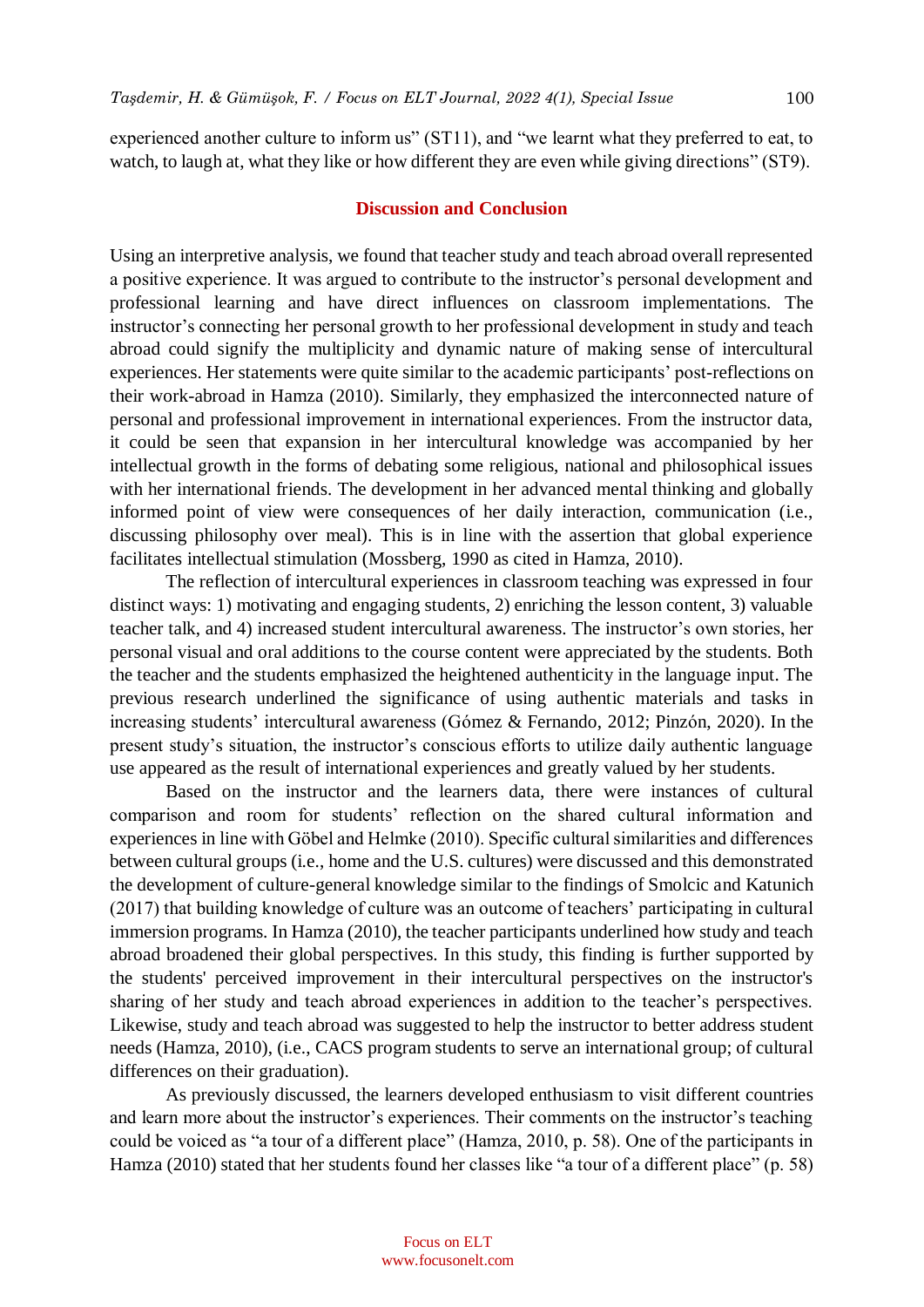as she touched upon multiple cultural, international topics in her teaching as a result of studyabroad. Similarly, the teacher participant in this study expanded the content through her study and teach abroad experiences and promoted a desire to be on this tour. The instructor's content knowledge and professional perspectives were positively influenced by her one-year long study and teach abroad, similar to Biraimah and Jotia's (2013) findings that underlined the more informed choice of curricular content addressing cultural diversity (i.e., using real photos of her visit in a warm-up activity before a reading text on different cultural traditions). In this regard, the instructor was stated to explicitly deal with intercultural topics in class in line with the earlier literature (Göbel & Helmke, 2010).

One of the significant findings of this study is the learners' interest in the instructor's pronunciation. Although the instructor data do not reveal much about an association between her native-like pronunciation and international experiences, the student data offered an immediate connection. The students appreciated their instructor's native-like pronunciation and interpreted it as a result of her study and teach abroad experiences. Comments like trying to imitate the instructor or linking the better understanding of the language use to the instructor's pronunciation suggest that this group of students believe that sounding like a native speaker is a great asset for teachers and directly related to international experiences.

In conclusion, as the schools and classes turn into a more culturally and linguistically diverse arena, teachers with interculturality are becoming in demand (Smolcic & Katunich, 2017) and there is a clear gap in the literature for investigating the influence of teachers' study and/or teach abroad experiences on their professional practices when they return to their home teaching contexts. In this vein, the present research study aimed to investigate the influences of an EFL teacher's international experiences upon her language teaching and her students' responses to the reflections of her study and teach abroad in the classroom. This study illustrated how an EFL teacher put this interculturality into practice in the classroom from the perspective of the teacher and learners as well. Byram (1991) argues that in order for successful intercultural teaching to take place, the first requirement is intercultural experience itself. The students' responses in terms of being aware of how different cultures work with the language (e.g., various dialogue patterns, direction giving) thanks to their instructor's international experiences support Byram's argument. In addition, Göbel and Helmke (2010) put forward that the outcomes of intercultural learning are satisfactorily achieved if students raise cultural awareness, accept cultural diversity, and show interest in the culture of the target language. In this study's context, the learners' increased awareness of cultural differences and growing willingness for visiting the target country or listening more to intercultural experiences could suggest that teacher international experiences could promote student intercultural learning.

It is hoped that the current study will contribute to the limited literature on the effects of study and teach abroad experiences of teachers and the ways these sojourns inform teachers' instructional practices in everyday classes. However, this study is not without its limitations such as the lack of in-class observations and longitudinal data. Further research could investigate teacher study and/or teach abroad in different contexts other than tertiary level education and English language teaching and incorporate other professional stakeholders' views: colleagues, content area teachers, administrators, professional development coaches and so on. Vogt's (2016) call for educating language teachers "especially in ways that trigger intercultural learning processes in their learners on the basis of teachers' own intercultural awareness" (p.101) stays pertinent. Since there is an acute need for teachers to develop teacher interculturality, language teacher education and in-service training programs should look into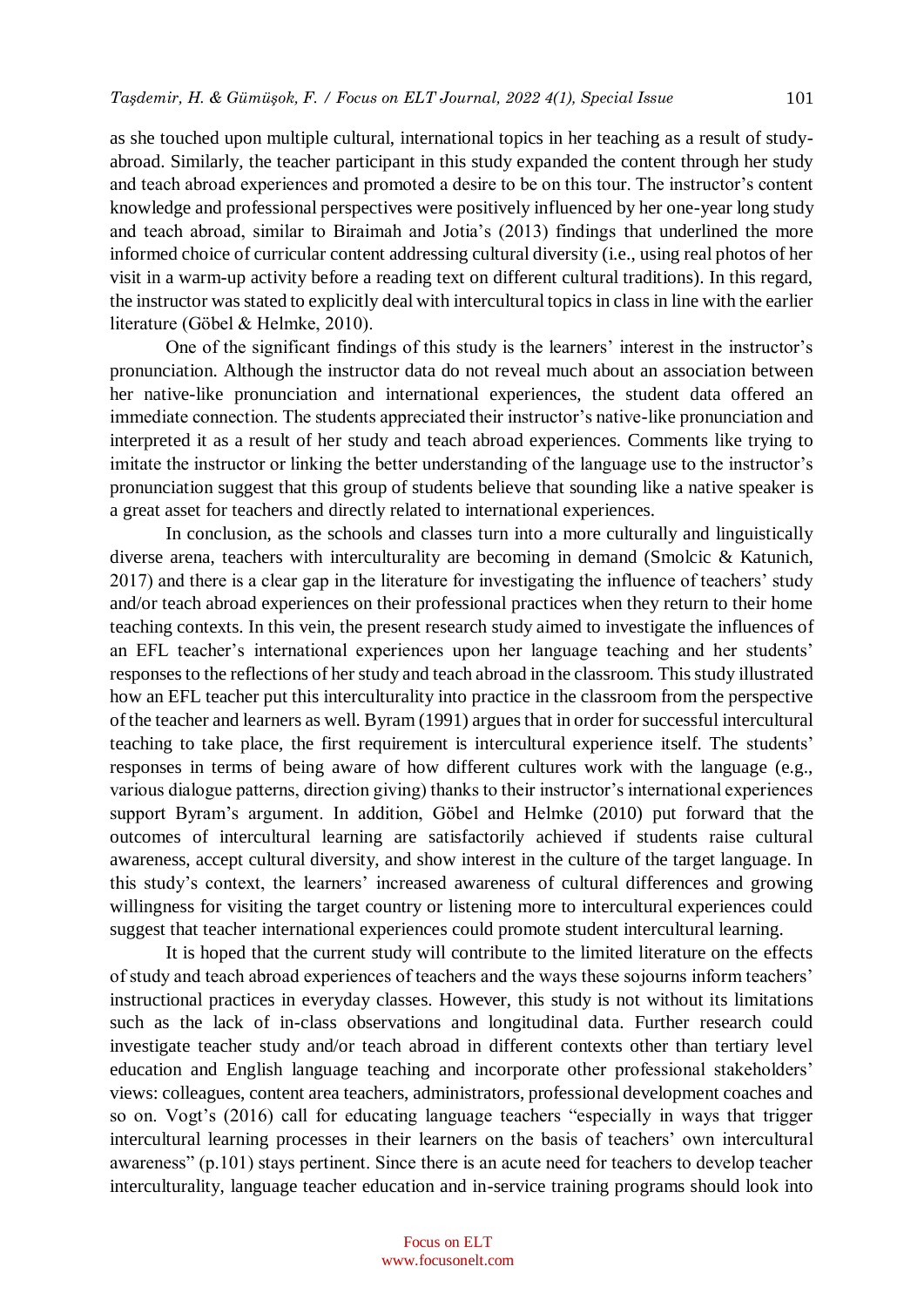the ways that teachers could utilize their study and/or teach abroad experiences to create language classes serving as venues to foster learners' intercultural competences. Language teachers' engagement with more intercultural contacts and participation in international study and/or teach abroad programs should be encouraged.

#### **Disclosure Statement**

No potential conflict of interest was reported by the authors.

#### **References**

- Biraimah, K. L., & Jotia, A. L. (2013). The longitudinal effects of study abroad programs on teachers' content knowledge and perspectives: Fulbright-Hays group projects abroad in Botswana and Southeast Asia. *Journal of Studies in International Education, 17*(4), 433-454. <https://doi.org/10.1177/1028315312464378>
- Brinkmann, S. (2013). *Qualitative interviewing*. Oxford University Press. <https://doi.org/10.1093/acprof:osobl/9780199861392.001.0001>
- Byram, M. (1991). Teaching culture and language: towards an integrated model. In D. Buttjes, & M. Byram (Eds.), *Mediating languages and cultures: Towards an intercultural theory of foreign language education* (pp. 17-30). Multilingual Matters.
- Byram, M. (1997). *Teaching and assessing intercultural communicative competence*. Multilingual Matters.
- Canale, M. (1983). From communicative competence to communicative language pedagogy. In J. Richards & R. Schmidt (Eds.), *Language and communication* (pp. 2–27). Longman.
- Canale, M., & Swain, M. (1980). Theoretical bases of communicative approaches to second language teaching and testing. *Applied Linguistics, 1*(1), 1-48.<https://doi.org/10.1093/applin/1.1.1>
- Creswell, J. W. (2013). *Qualitative inquiry and research design: Choosing among five approaches*. Sage.
- Deardorff, D. K. (2010). Theory reflections: Intercultural competence framework/model. <https://doi.org/10.4135/9781071872987.n28>
- Denzin, N. K., & Lincoln, Y. S. (2008). Introduction: The discipline and practice of qualitative research. In N.K. Denzin & Y.S. Lincoln (Eds.), *Strategies of qualitative inquiry* (pp. 1- 43). Sage.
- Gleeson, M., & Tait, C. (2012). Teachers as sojourners: Transitory communities in short study-abroad programmes. *Teaching and Teacher Education, 28*(8), 1144-1151. <https://doi.org/10.1016/j.tate.2012.07.005>
- Gómez, R., & Fernando, L. (2012). Fostering intercultural communicative competence through reading authentic literary texts in an advanced Colombian EFL classroom: A constructivist perspective. *Profile Issues in Teachers Professional Development*, *14*(1), 49-66.
- Göbel, K., & Helmke, A. (2010). Intercultural learning in English as foreign language instruction: The importance of teachers' intercultural experience and the usefulness of precise instructional directives. *Teaching and Teacher Education, 26*(8), 1571-1582[. https://doi.org/10.1016/j.tate.2010.05.008](https://doi.org/10.1016/j.tate.2010.05.008)
- Hamza, A. (2010). International experience: An opportunity for professional development in higher education. *Journal of Studies in International Education, 14*(1), 50-69.<https://doi.org/10.1177/1028315308329793>
- Harbon, L. (2007). Short-term international experiences and teacher language awareness. *International Education Journal, 8*(1), 229-243.
- Harvey, S., Conway, C., Richards, H., & Roskvist, A. (2010). Evaluation of teacher professional development languages (TPDL) for teachers of languages in years 7-10 and the impact on language learning opportunities and outcomes for students. Ministry of Education.

https://www.educationcounts.govt.nz/publications/schooling/evaluation-of-teacher-professional-

development-languages-for-teachers-of-languages-in-years-7-10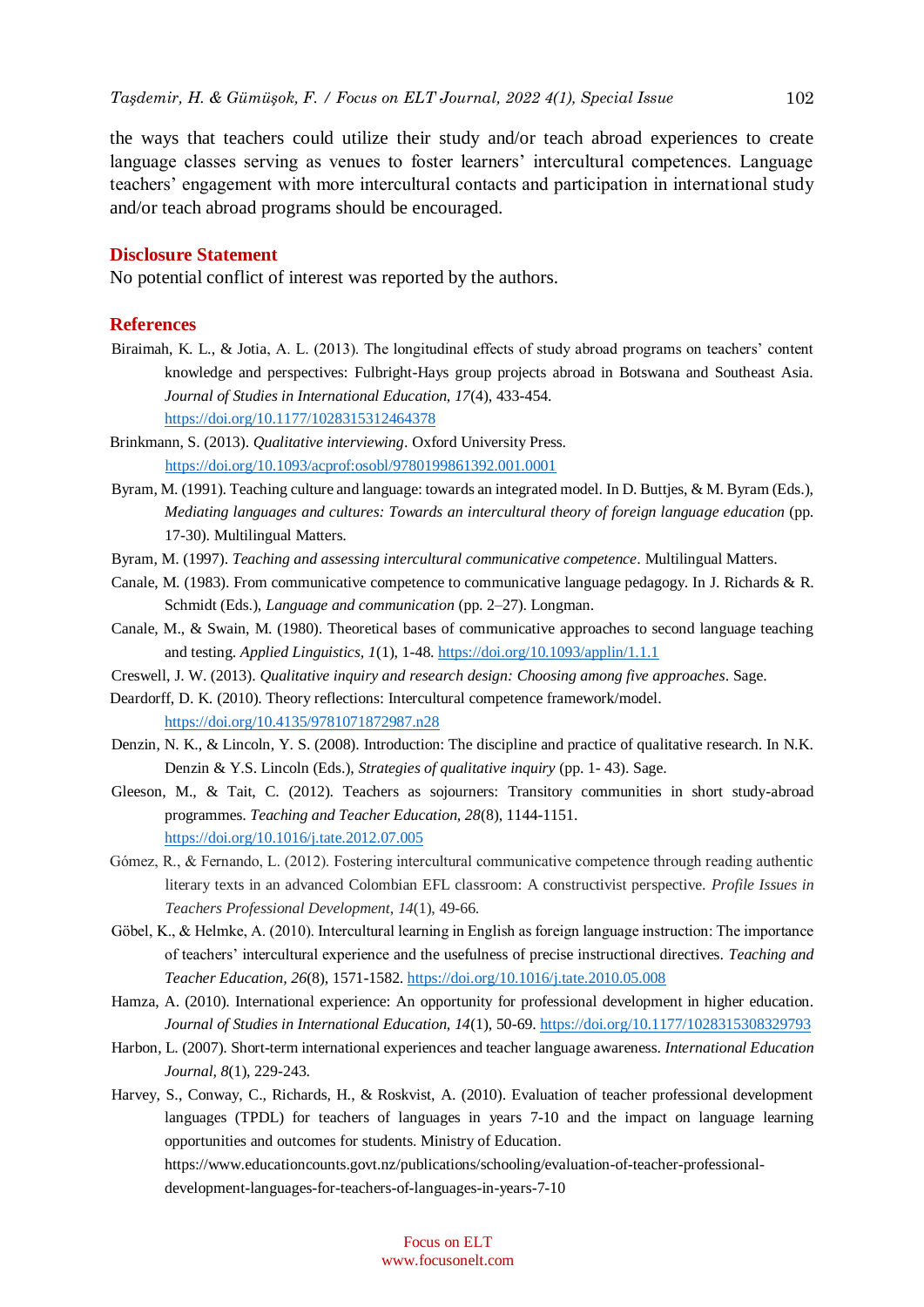- Jarlais, D., & Stein, W. (2005). Southern wisdom: Tribal college faculty revaluation traditional ways of knowing. *Tribal College Journal, 16*(4), 10-14.
- Kramsch, C. (2009). Cultural perspectives on language learning and teaching.In K. Knapp, B. Seidlhofer & H. Widdowson (Eds), *Handbook of foreign language communication and learning* (pp. 219-245). Mouton de Gruyter. <https://doi.org/10.1515/9783110214246.2.219>
- Kramsch, C. (2010). Culture in language teaching. In M. Berns (Ed.), *Concise Encyclopedia of Applied Linguistics* (pp. 276-282). Elsevier.
- Kruger, D. P., Gandy, S. K., Bechard, A., Brown, R. & Williams, D. (2009). Writing a successful Fulbright group projects abroad grant: Voices from a journey to South Africa. *Journal of Geography, 108*, 155-162. <https://doi.org/10.1080/00221340903428772>
- Liddicoat, A. J. (2011). Language teaching and learning from an intercultural perspective. In E. Hinkel, (Ed.), *Handbook of research in second language teaching and learning*, (pp. 837-855). Routledge.
- Littlewood, W. (2011). Communicative language teaching: An expanding concept for a changing world. In E. Hinkel, (Ed.), *Handbook of research in second language teaching and learning*, (pp. 541-557). Routledge.
- Maxwell, J. A. (2013). *Qualitative research design: An interactive approach*. Sage.
- Millar, K. J. (2006). *Teacher learning from professional development "abroad"*. Paper presented at the International Studies Association 2006 Annual Meeting, (Accession number: 27207075).
- Moorhouse, B. L., & Harfitt, G. J. (2021). Pre-service and in-service teachers' professional learning through the pedagogical exchange of ideas during a teaching abroad experience. *Asia-Pacific Journal of Teacher Education, 49*(2), 230-244.<https://doi.org/10.1080/1359866X.2019.1694634>
- Patton, M. Q. (2015). *Qualitative evaluation and research methods*. Sage.
- Pinzón, A. N. B. (2020). Authentic materials and tasks as mediators to develop EFL students' intercultural competence. *HOW Journal*, *27*(1), 29-46. <https://doi.org/10.19183/how.27.1.515>
- Sahling, J., & De Carvalho, R. (2021). Understanding teacher identity as an international teacher: An autoethnographic approach to (developing) reflective practice. *Journal of Research in International Education, 20*(1), 33-49.<https://doi.org/10.1177/14752409211005380>
- Saldaña, J. (2013). *The coding manual for qualitative researchers*. Sage.
- Smolcic, E., & Katunich, J. (2017). Teachers crossing borders: A review of the research into cultural immersion field experience for teachers. *Teaching and Teacher Education, 62*, 47-59. <https://doi.org/10.1016/j.tate.2016.11.002>
- Stake, R. (1995). *The art of case study research.* Sage.
- Vogt, K. (2016). Teaching practice abroad for developing intercultural competence in foreign language teachers. *Canadian Journal of Applied Linguistics*, *19*(2), 85-106.
- Yin, R. K. (2009). *Case study research: Design and method*. Sage.
- Yin, R. K. (2018). *Case study research and applications: Design and methods*. Sage.